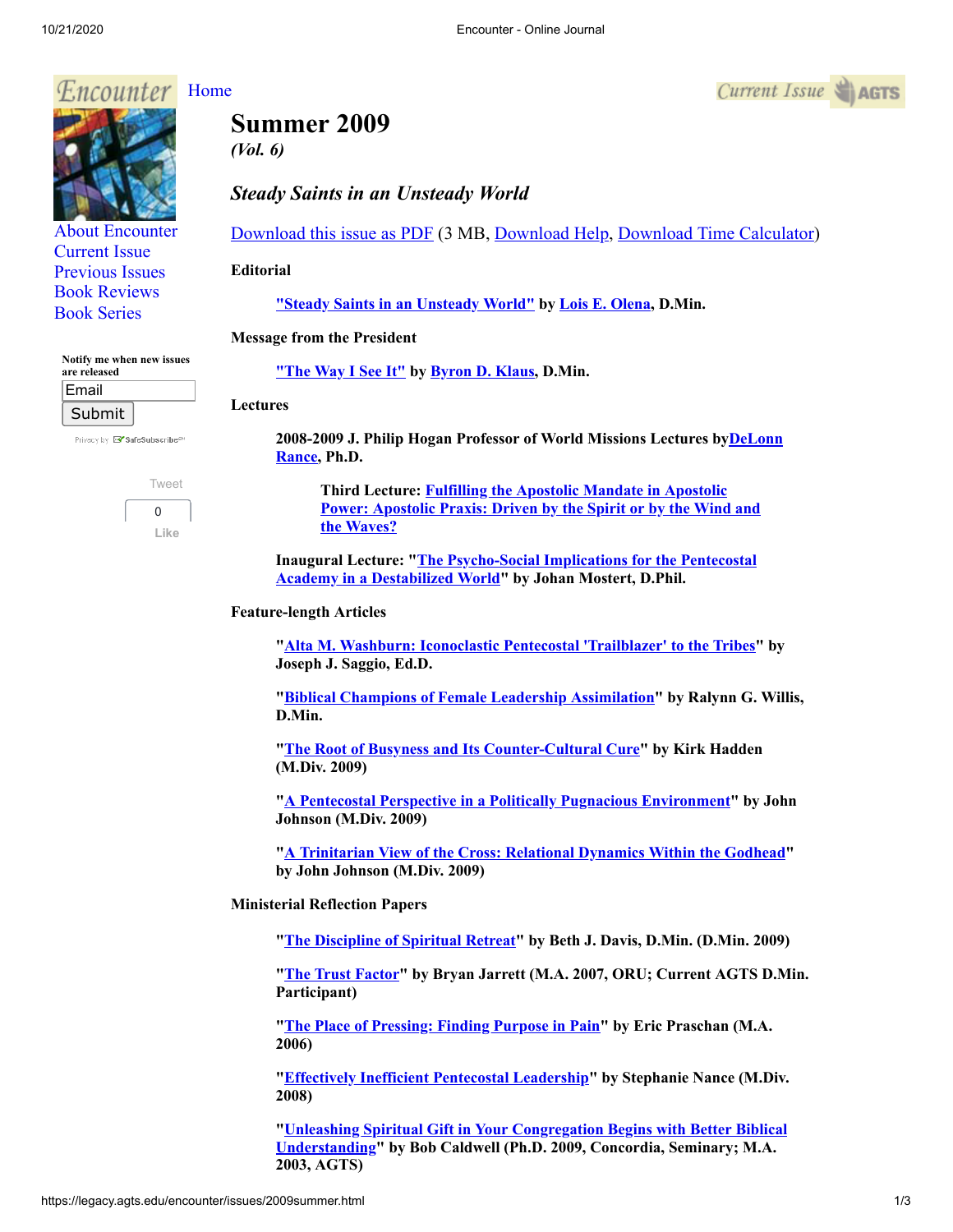**Master of Arts in Theological Studies Paper (2009 Stanley M. Horton Award)**

### **["Wealth and Poverty in Luke's Gospel and Acts: A Challenge to the Christian](https://legacy.agts.edu/encounter/articles/2009summer/brewer.htm) Church" by Samantha R. Brewer (M.A. 2009)**

### **Book Reviews**



Paul Alexander, *[Peace to War: Shifting Allegiances in the Assemblies of God](https://legacy.agts.edu/encounter/book_reviews/2009summer/review_mittelstadt.html)* The C. Henry Smith Series 9 (Telford, PA: Cascadia Publishing House, 2009) 426 pages. Reviewed by Dr. Martin William Mittelstadt, Associate Professor of New Testament Evangel University, Springfield, Missouri



Richard J. Erickson, *[A Beginner's Guide to New Testament Exegesis: Taking the Fear](https://legacy.agts.edu/encounter/book_reviews/2009summer/review_caldwell.html) out of the Critical Method* (Downers Grove, IL: InterVarsity Press, 2005) 239 pages. Reviewed by Bob Caldwell (Ph.D. 2009 Concordia Seminary; M.A. 2003 AGTS), Ordained minister of the Assemblies of God and free-lance writer.



Luis Palau and Timothy L. Robnett, *Telling the Story: Evangelism for the Next Generation* [\(Ventura, CA: Regal, 2006\). 192 pages. Reviewed by Mar](https://legacy.agts.edu/encounter/book_reviews/2009summer/review_windsor.html)shall M. Windsor (M.Div., 2004) National Evangelists Representative for the [Assemblies of God and Adjunct Professor of Evangelism, Assemblies of](http://legacy.agts.edu/) God Theological Seminary



Faith J. H. McDonnell and Grace Akallo, *Girl Soldier: A Story of Hope for Northern Uganda's Children* [\(Grand Rapids: Baker Books, 2007\). 240 pages. Reviewe](https://legacy.agts.edu/encounter/book_reviews/2009summer/review_mostert.html)d by Johan Mostert (D.Phil., University of Pretoria), Professor of Community Psychology, [Assemblies of God Theological Seminary](http://legacy.agts.edu/)



Dave Workman, *The Outward Focused Life: Becoming a Servant in a Serve-Me World*[\(Grand Rapids, MI: Baker Books, 2008\). 189 pages. Reviewed b](https://legacy.agts.edu/encounter/book_reviews/2009summer/review_olena.html)y Douglas F. Olena, Ph.D. candidate, Cardiff University, Wales.



Edited by Douglas Jacobsen, *[A Reader in Pentecostal Theology](https://legacy.agts.edu/encounter/book_reviews/2009summer/review_gannon_theology.html)*  (Bloomington, IN: Indiana University Press, 2006). 240 pages. Reviewed by Raymond L. Gannon, Ph.D. President, Israel's Redemption; AGUSM Missionary and AG National Representative for Jewish Ministries; Visiting Professor of Missions and Jewish Studies, Assemblies of God Theological

[Seminary<; and Director of Messianic Jewish Studies, The King's College and](http://legacy.agts.edu/) Seminary



Sandra Teplinsky (Foreword by James Goll), *Israel's Anointing: Your Inheritance and End-Time Destiny through Israel* [\(Grand Rapids, MI: Chosen Press/Baker Book](https://legacy.agts.edu/encounter/book_reviews/2009summer/review_gannon_israels_anointing.html) House, 2008). 224 pages. Reviewed by Raymond L. Gannon, Ph.D. President, Israel's Redemption; AGUSM Missionary and AG National Representative for Jewish Ministries; Visiting Professor of Missions and

Jewish Studies, [Assemblies of God Theological Seminary](http://legacy.agts.edu/); and Director of Messianic Jewish Studies, The King's College and Seminary

Sandra L. Richter, *[The Epic of Eden: A Christian Entry into the Old Testament](https://legacy.agts.edu/encounter/book_reviews/2009summer/review_cotton_eden.html)* (Downers Grove, IL: IVP Academic, 2008). 259 pages with notes and glossary. Reviewed by Roger Cotton, Th.D. Professor of Old Testament, [Assemblies of God Theological Seminary](http://legacy.agts.edu/)



Christopher J. H. Wright, *The God I Don't Understand: Reflections on Tough Questions of Faith* [\(Grand Rapids, MI: Zondervan, 2008\).](https://legacy.agts.edu/encounter/book_reviews/2009summer/review_cotton_dont_understand.html) 221 pages. Reviewed by Roger Cotton, Th.D. Professor of Old Testament, [Assemblies of God Theological Seminary](http://legacy.agts.edu/)